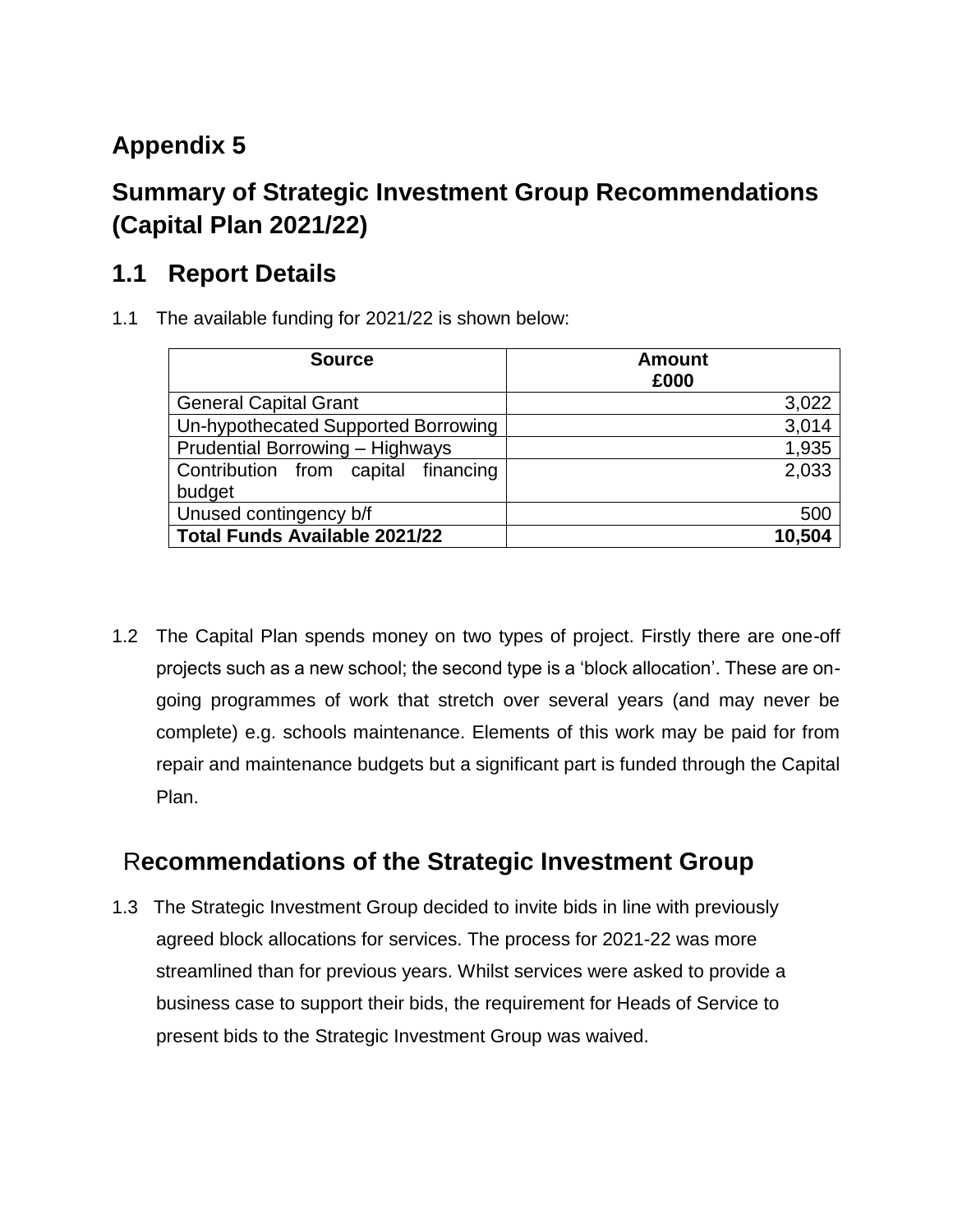- 1.4 Each bid was submitted with approval of the relevant Head of Service. The proposed allocations are detailed in Appendix 6 and in summary are as follows:
	- An allocation of £240k is recommended for Minor Adaptations, Community Equipment and Telecare. This funding is targeted at enabling the elderly and disabled to remain in their own homes.
	- It is proposed to allocate £1.2m in support of Private Sector Housing Assistance. The funding will be used in the main on the provision of Disabled Facilities Grants.
	- Both the school and non-school capital maintenance bids include provision for essential maintenance such as Asbestos Removal, Fire Risk Assessment Work, Equalities etc. It is recommended that £3.651m be allocated to Schools Capital Maintenance Works. It is also proposed to allocate £1.541m to non-schools capital maintenance work. It is further recommended that the appropriate Heads of Service determine the precise allocations to works required, in order of priority. The full allocations proposed meet the highest priority works identified across the schools and non-schools estate.
	- Council on 26 January 2021 approved £100k for Highways as part of the 2021/22 Corporate Plan allocation. This will allow £1.750m of capital expenditure.
	- In addition to this, it is proposed to allocate £710k block allocation for structural and other repairs including highway maintenance, street lighting and bridges. Also included within this recommendation is a further £403k for repairs to bridge structures. This is the fifth year of a proposed ten year Highways Structure Backlog Project.
	- An allocation of £324k is recommended to carry out road safety improvements.